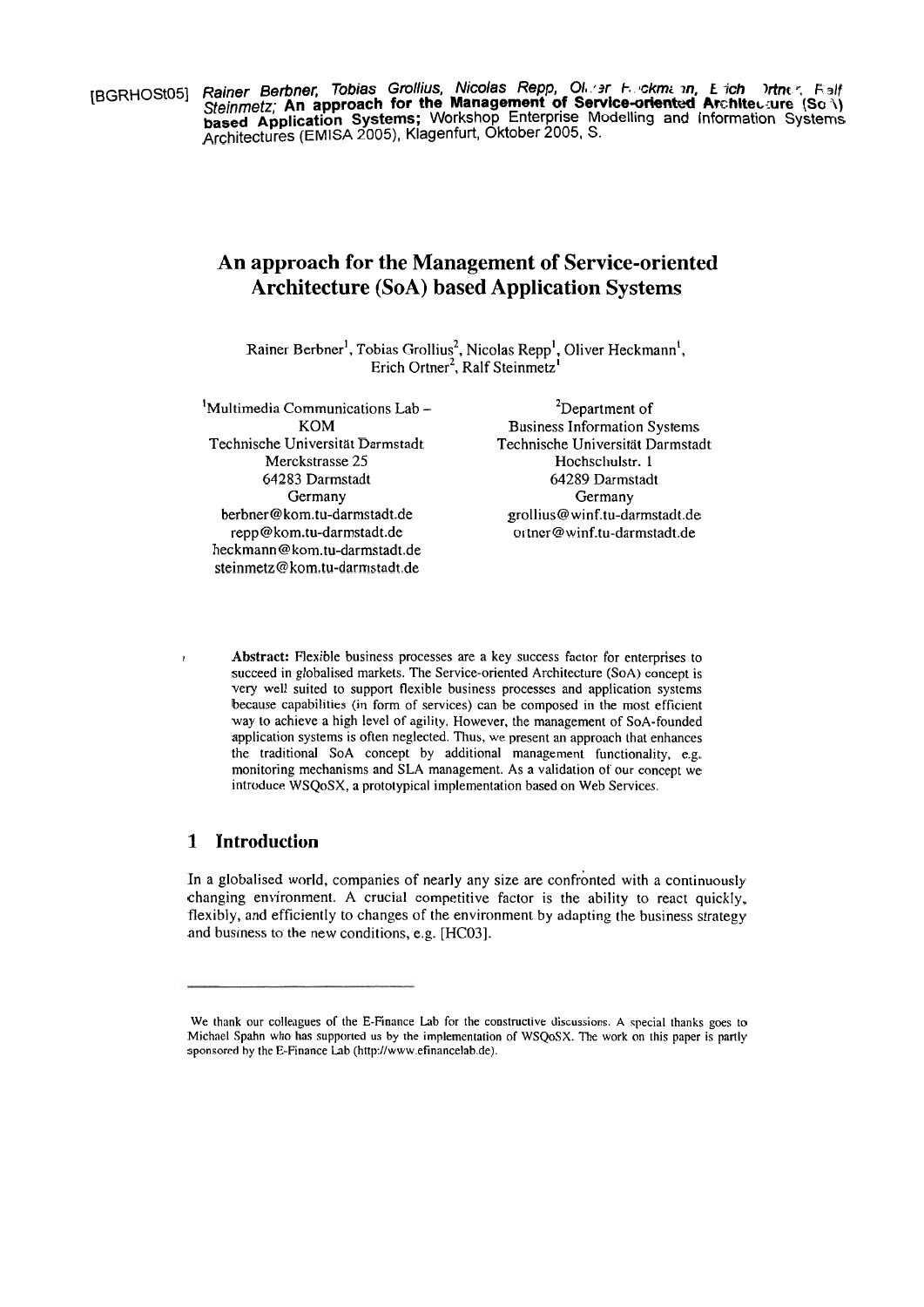If the business strategy needs to be flexible and quickly adaptable, the Same requirement applies to the business processes derived from that business strategy. Furthermore, as IT applications support or execute parts of a company's business processes or even the processes as a whole, the flexibility of the processes strongly depends on the flexibility of the underlying applications and IT architecture [Oe95]. Today, companies mostly use standard software to support or execute parts of their business processes. But instead of adapting this standard software to existing business processes, the processes are aligned to those pre-configured by the selected standard software [Oe05]. Even simple changes of business processes demand a tremendous customizing effort. Meeting this challenge, there is an evolution that aims at flexible, agile and reliable application systems realised by a clear separation of control and business logic [LROO]. As a consequence, changes at the process layer can be made with almost no effects on the business logic and vice versa. Additional flexibility can be achieved at the process layer by using reference models [FL04]. This means that processes do not have to be modelled from scratch, but can be derived from domain specific models. An even more effective way of process modelling is the reusability of process components that can be orchestrated to business processes. However, a necessary requirement is the availability of sufficient number of process components to realize individual processes [La97]. Related to the business logic additional flexibility can be achieved by following the component-based application development approach, e.g. [Or05], [SGM02]. The basic idea behind this concept is that software components can be composed and orchestrated to complex applications. A major advantage of this approach is that process components destgned at the process layer can be mapped onto software components. The assembly of components can be made at design or at run time. The selection and assembly of components at run time leads to loosely coupled application systems that provide a very high degree of flexibility and agility [G005].

Nowadays, the Service-oriented Architecture (SoA) paradigm is recommended as an emerging architectural blueprint enabling flexible process-oriented application systems. In this paper we propose the enhancement of a SoA by dedicated management functionalities to discover, select, assemble, and execute appropriate components for orchestrating flexible component-based application systems, e.g. monitoring and Service Level Agreement (SLA) management. As a validation of our approach we present WSQoSX as a prototypical implementation based on Web Service technology.

Research in the area of SoA and SoA-based technologies (e.g. Web Services) has been mainly focused on certain issues, e.g. SLA management ([DLP03], [SHM02], [JMS02]) or Quality of Service (QoS) aspects ([GKG03], [KKL03], [Ra03]). However, the realisation of flexible and reliable application systems by dedicated management support has been either not addressed or there are no prototypical implementations that could proof the feasibility of the proposed concepts, e.g. [ET04].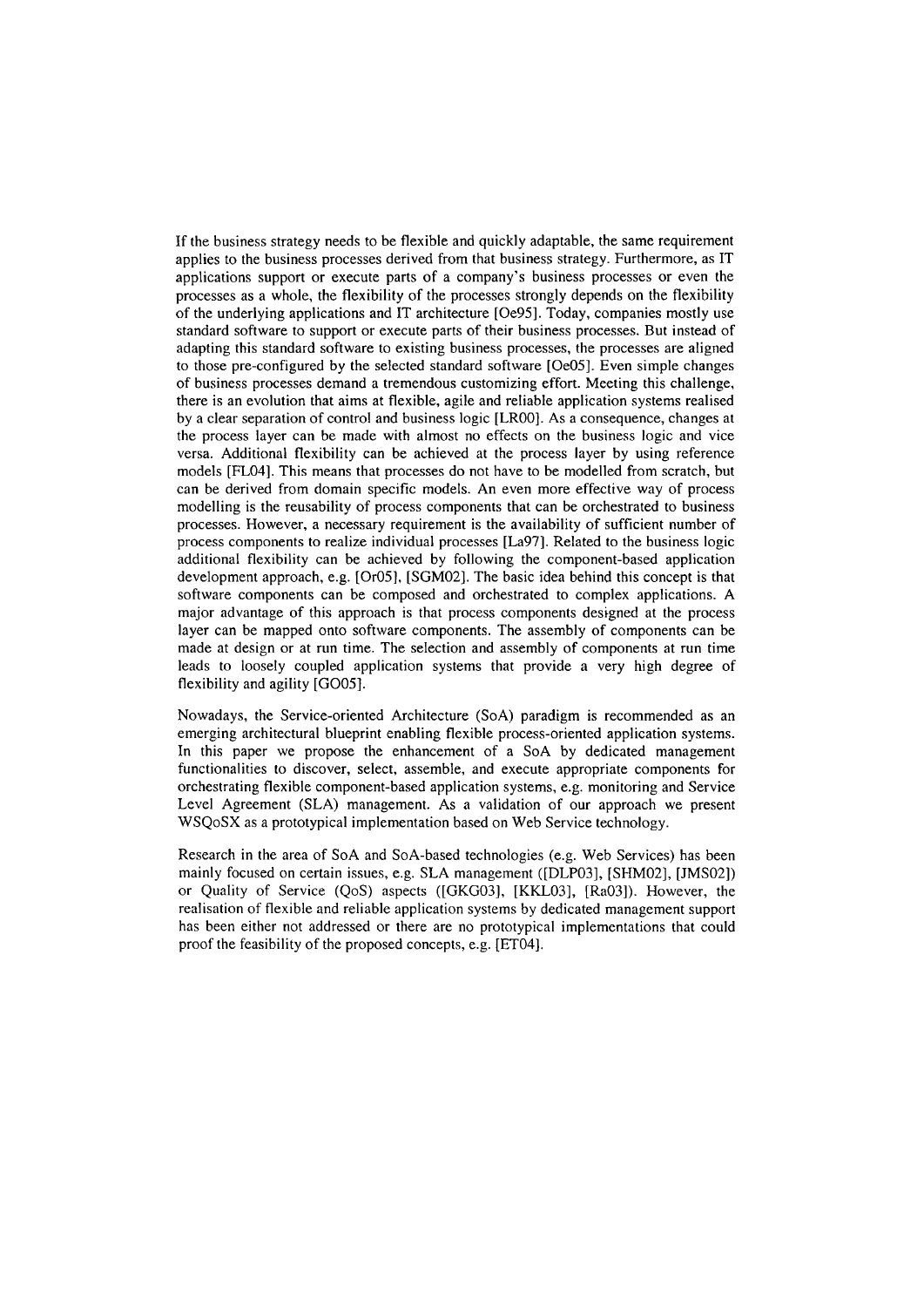The remainder of this paper is organised as follows: In Section 2 we introduce the basic concept of workflow technology, SoA, and component-based system engineering as well as how these approaches fit together. The management of SoA-based application systems is discussed in Section 3. In Section 4 we describe the implementation of an application management system based on Web Services. The paper closes with a summary and outlook on future research issues.

# **2 Basic Concepts**

In this section we introduce the core concepts needed to implement our management approach for SoA-based application systems.

# **2.1. Workflow Technology**

Workflow management systems (WfMS) are used to model and control business processes (workflows). Workflow schemas are the results of workflow modelling and the basis of the control of a business process. A workflow schema describes a workflow under different perspectives, e.g. functional, informational and operational, using the language of the workflow management system [JB96]. In order to create flexible business processes in the sense that modifications like changes of the process sequence or the insertion or omission of sub processes can be made quickly and efficiently, the component-oriented approach shall be applied on workflow management: Workflow schema parts (so called process components) are assembled to a workflow schema as a complete description of the business process. For further details we refer to similar approaches presented by [MCH03], [Aa99] and [Ac04].

# **2.2. Component-based Application Development**

In the previous chapter, we briefly mentioned how to build flexible processes and control them using workflow technology. If the tasks in a process should be executed by software, the software application has to be as flexible as the processes. Applications built of loosely coupled components offer this flexibility. According.to [Ac02], a component "consists of different (software) artefacts. It is reusable, self-contained and marketable, provides services through well-defined interfaces, hides its implementation and can be deployed in configurations unknown at the time of [its] development."

To connect and control loosely coupled components, workflow technology, in particular WfMSs are well-suited following the principle of a strict distinction between control and execution of business processes. If a sub process of a business process is supported or executed by a software component, the WfMS invokes the previously determined software component via its interface, provides it with required input parameters and - if so - receives the results of the execution in order to transfer them to following organisational resources. Binding software components to process components of a WfMS-controlled business process abolishes the restrictions for flexible process design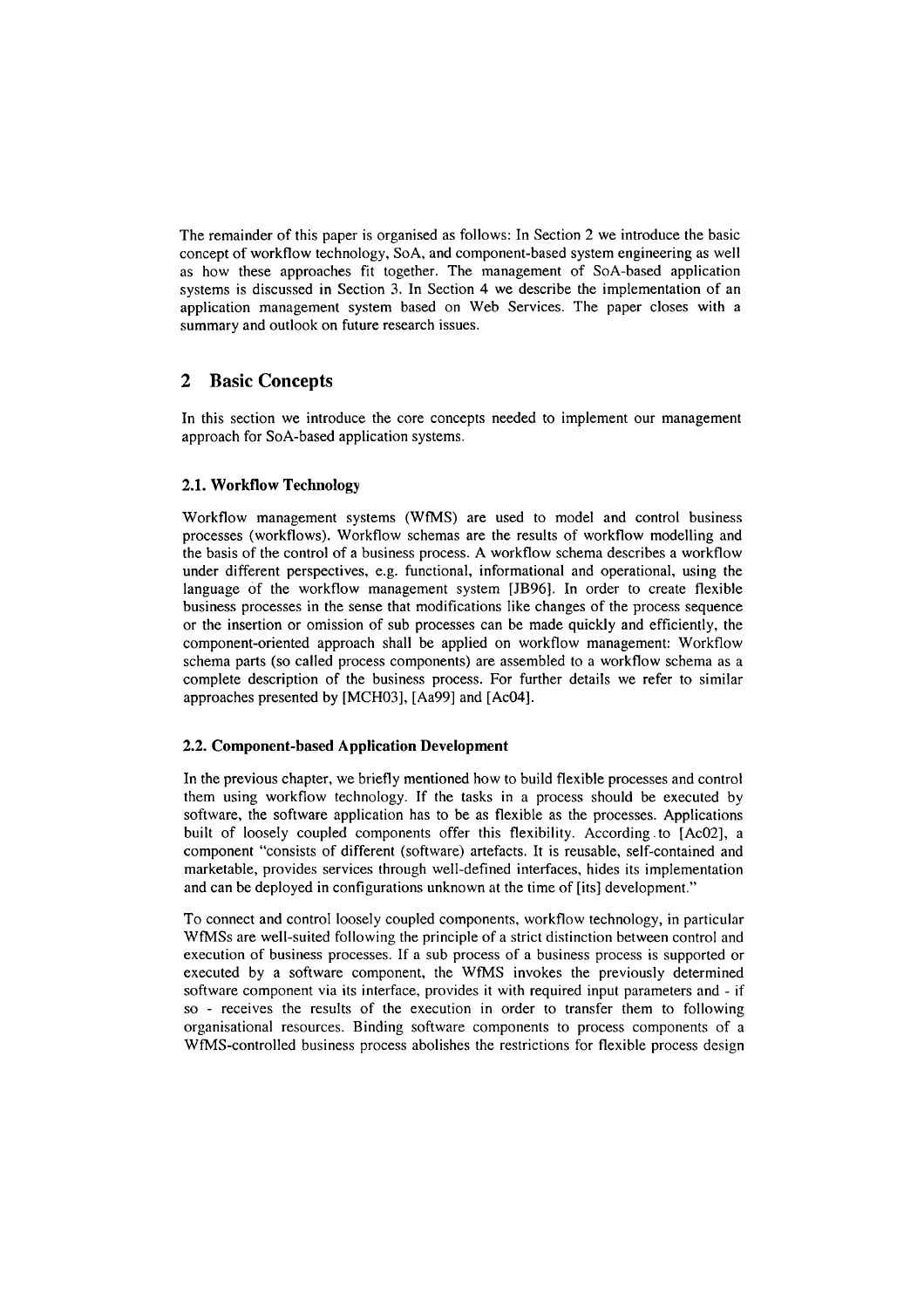and changes that are related to conventional IT applications. As an additional prerequisite to flexible applications, only the selection of variants of a component but not their modification can be allowed [RR03]. Variants of a component differ slightly in particular characteristics such as functionality or interfaces.. If only similar components are available opposed to a perfectly suitable component, these should not be adapted to a special usage in an application. Instead of that, a new variant of the component has to be produced and used in the planned application [G005].

Software components as weil as process components must be specified in an unified way and stored in a component catalogue. A unified specification framework was proposed by [Ac02].

#### **2.3. Service-oriented Architecture (SoA)**

There are a lot of definitions of the term software architecture, e.g. [BCK03], [Fo02]. For our purpose we prefer the comprehensive definition of Krafzig, Banke and Slama [KBS05]: "A software architecture is a set of statements that describe software components and assign the functionality of the system to these components. It describes the technical structure, constraints and characteristics of the components and the interfaces between them. The architecture is the blueprint for the system and therefore the implicit high level plan for its construction".

A Service-oriented Architecture (SoA) is a specific software architecture based on services as fundamental elements for integrating and developing applications, e.g. [KBSOS], [Pa03], [Ba03]. Services are specific software components. They are welldefined, self-contained and encapsulate high-level business functionality. Services comrnunicate with each other by sending and receiving messages. Services can adopt different roles. When acting as a *service provider* a service publishes its interfaces that can be invoked by other services that play the role of a *service requestor.* A SoA is characterised by the loosely coupling of the services involved. This means that services can be replaced by other services at runtime. A SoA Supports location transparency. This means that services should have their definitions and location information stored in a repository and be accessible by a variety of clients that could locate and invoke the services irrespective of their location [Pa03]. To enable agile applications and processes a SoA aims at reducing complexity. This is achieved by the loosely coupling of the involved services and the decoupling of the technologies used at provider and requestor sides [KBSOS]. As a consequence, a SoA shifts the focus from technical to business requirements. From a business perspective, SoA-based processes and application systems have the potential to achieve significant cost saving due to the reduction of maintenance costs and the fact that a SoA can bee Seen as an enabling framework for BPO (Business Process Outsourcing) ([BMS04], [Be05], [SBM04]). However, it is not possible to eliminate technological dependencies at all because an appropriate infrastructure (e.g. enterprise service bus) is still required. Furthermore, standardisation is a key success factor and there are still open issues in this field.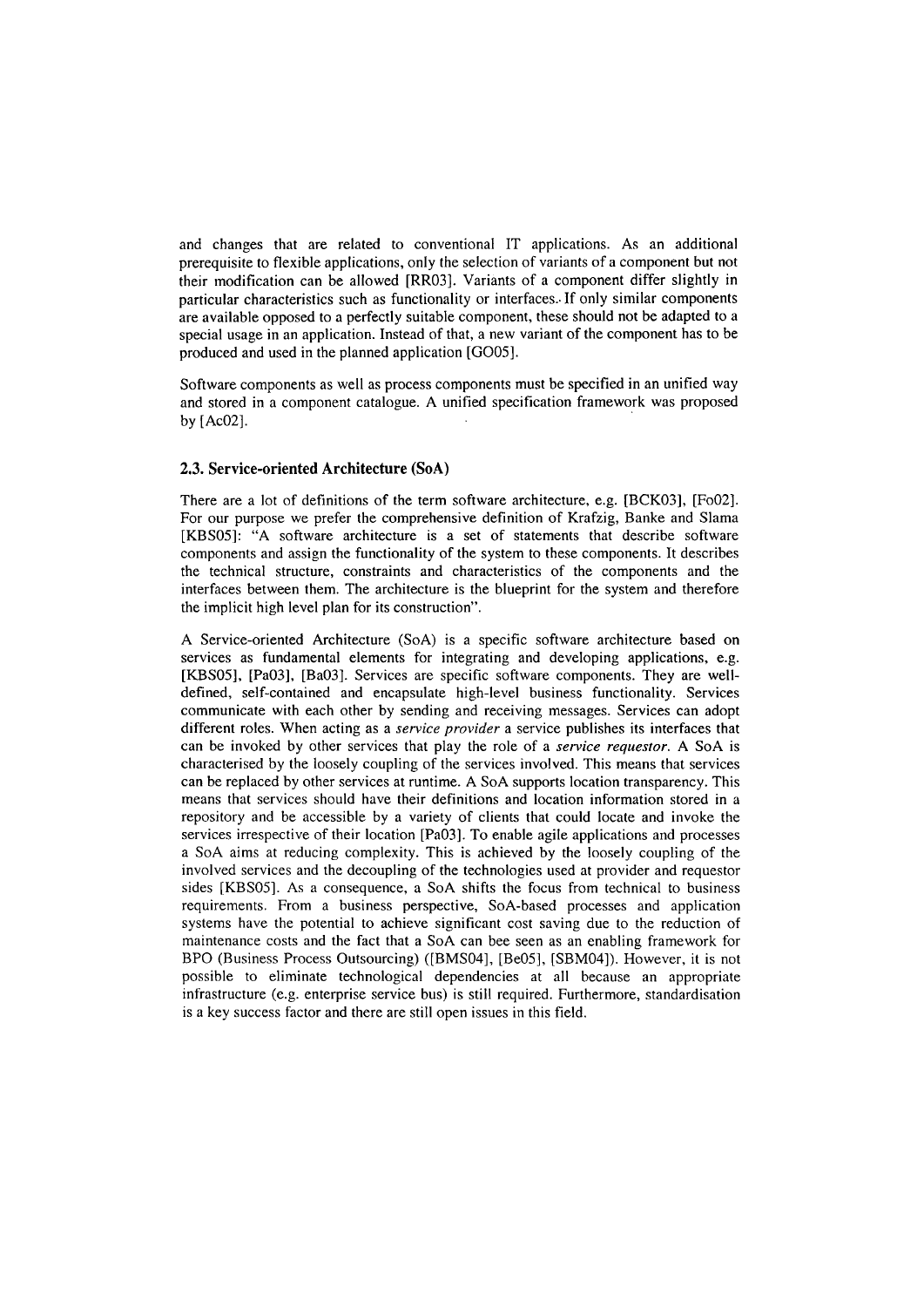#### **2.4. Flexible SoA-based Application Systems**

Based on the results of a functional business process decomposition as part of an indepth business process analysis in most cases it is possible to derive process components, which are composed .to a complete business process and can be mapped onto software components later on (e.g. services as an integral part of a SoA).

Figure 1 shows the result of the decomposition of a generic credit process. The credit process was decomposed into the sub processes "loan request", "credit assessment", "servicing" and "workout". In our example, the sub process "credit assessment" is decomposed again. Results of this decomposition are the sub processes "internal rating", "external rating" and "decision", which itself can be decomposed. **A** further step of decomposition of the sub process "internal rating" leads to the activities "evaluate documents", "evaluate employment" and "evaluate income".



Figure 1: Decomposition of a generic credit process [BHS05]

As shown in Figure 1 every single activity, sub process and process itself can be a process component. Thus, it is possible to map both a single activity and a complete sub process to a software component, depending on the degree of granularity and flexibility needed and desired by the business. The functionality to Support or implement process components can be supplied by services that are specialised software components (cp. Section 2.3).

A modification of an existing business process will primarily affect the order and scope of service invocations and does not automatically result in changes of the underlying IT architecture. In order to increase flexibility, services are not connected to each other directly but using a WfMS as an orchestration engine (cp. Section 2.1). There are two main advantages of this approach: On the one hand, existing business processes can be rapidly adapted to a changing environment by recombining existing and novel services. On the other hand, it is possible to integrate legacy systems by encapsulating them with a service interface allowing a transparent usage of their functionality. Furthermore, using loosely coupled services it is possible to obtain services not only from internal service providers but from external service vendors supporting a certain type of Business Process Outsourcing (BPO). This concept, called Service-based BPO, is depicted in Figure 2.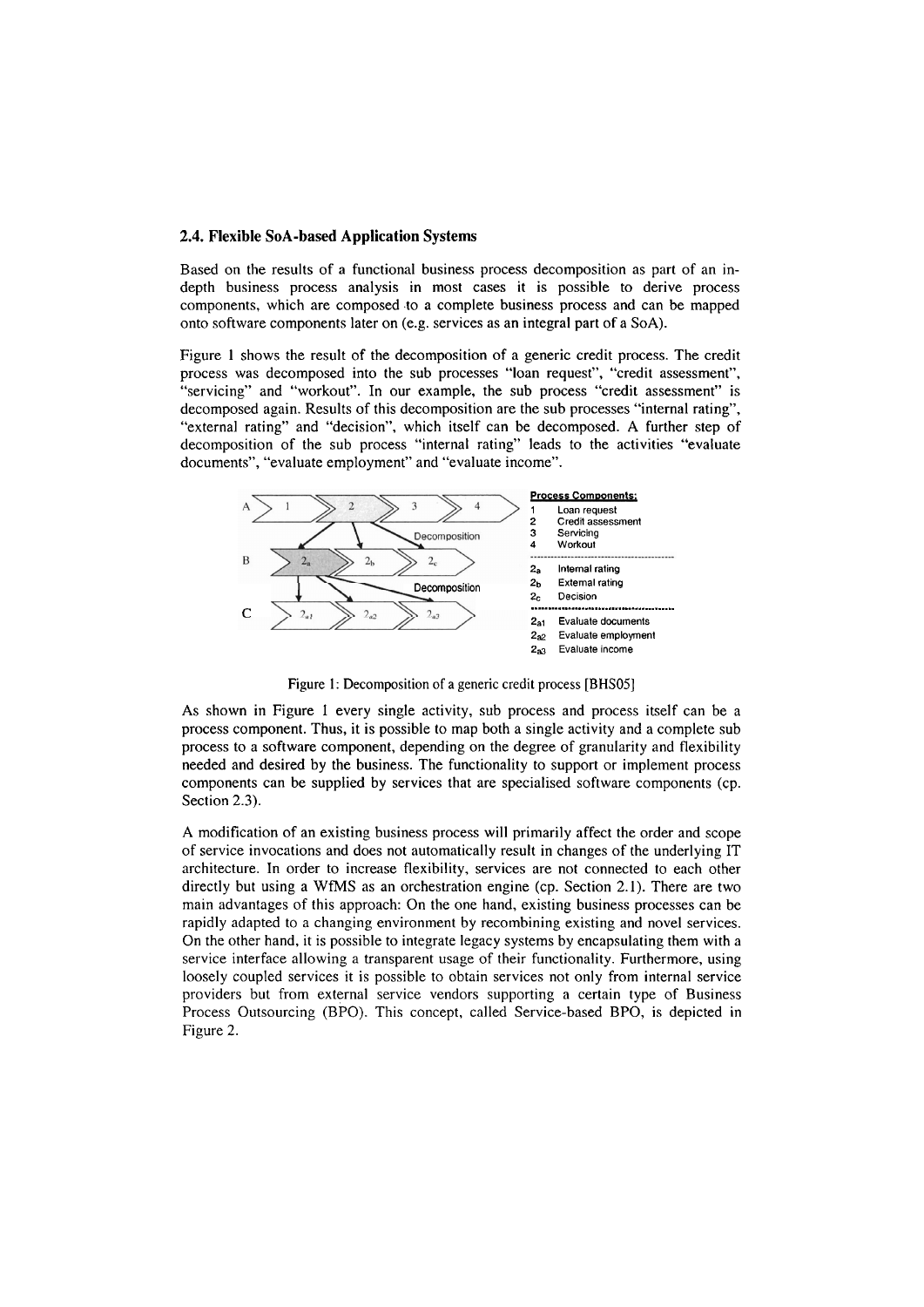

Figure 2: Service-based Business Process Outsourcing (BPO)

Our approach supports the reusability of process components in different business processes, which leads to cost reduction, improved reliability and a faster development of component-based and IT-supported business processes. Business processes can be plugged together out of process components using a construction kit [Ma99]. Repositories [Or99] can be used to manage and store those process components, information about services and mappings between them.

# **3 Management of SoA-based Application Systems**

We present the Service-oriented Architecture (SoA) concept as an architectural blueprint for enabling flexible processes and application systems based on components. To establish flexible and reliable application systems we have designed a management system for SoA-based applications that provides additional functionality. Components offering this management functionality form an application management system (Figure 3). Depending on their main usage time in an application system lifecycle, the components are separated into two groups: construction and execution components.

#### **3.1. Discovery Component**

As an initial step of the construction process of an application system, adequate services supporting the business processes have to be discovered. The most suitable ones are selected to be integrated in the application system in the subsequent step (selection). Assuming the business process is already decomposed into process components, the *Discovery Component* performs a search for appropriate services. To generate highly flexible application systems a mapping between process components and services has to be created for every process component on the lowest level of the process hierarchy. But from a business perspective it alSo makes sense to search for services on a higher level of the process hierarchy in order to find services supporting larger functionality.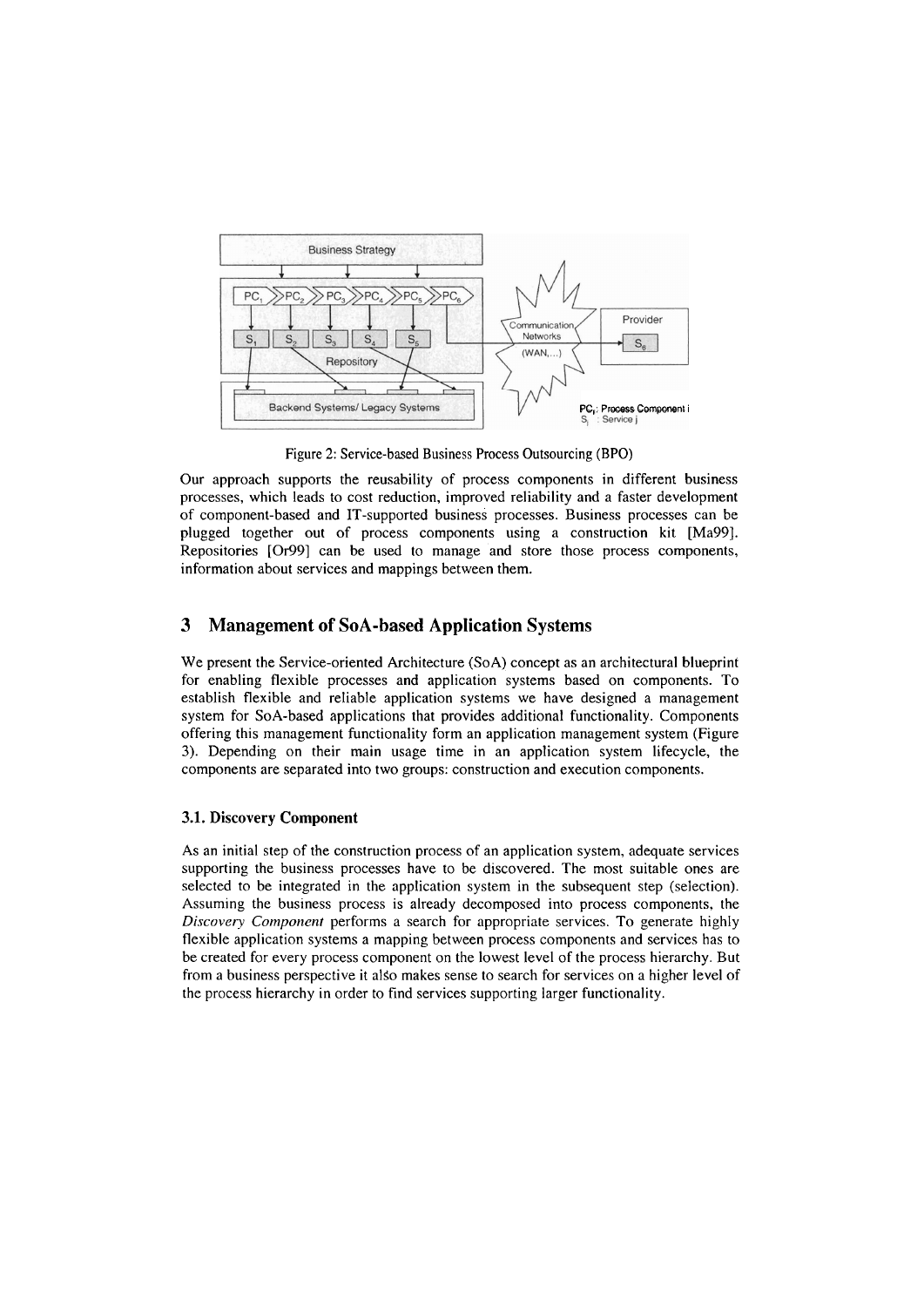

Figure 3: A management system for SoA-based applications and processes

If the search is not successful as one or more services are not available or not known to the repository, the *Discovery Component* has to stop the construction process and inform the application system designer about the missing components. Either the business process has to be adapted or the missing components have to be implemented. A precondition of searching is the detailed specification of services to search for using a reference specification. Based on the reference specification, services are searched for in both internal (e-g. an enterprise repository) and external service catalogues (e.g. a service marketplace). The comparison of the reference specification with services specifications may result into difficulties, as the characteristics can be specified by the service requestors and providers in different ways. To overcome those difficulties, the specification of all characteristics should be standardised. For this purpose a normative expert language could be used for the specification of the functionality of process components and services. Alternatively semantic web technologies **[LS99]** or ontologies [Fe03] can be used.

### **3.2. Selection Component**

The *Selection Component* decides which services are to be integrated in the application system. For that purpose, it assesses and compares the characteristics of the services being delivered by the *Discovery Component*. Besides the functional compliance, the *Selection Component* also considers the non-functional metrics, e.g. costs or availability. Assessment, comparison and decision-making methods are provided by' the field of decision theory. For example, Kontio introduced the **AHP** (Analytical Hierarchy Process) as a decision-supporting method for component-oriented software construction [Ko95].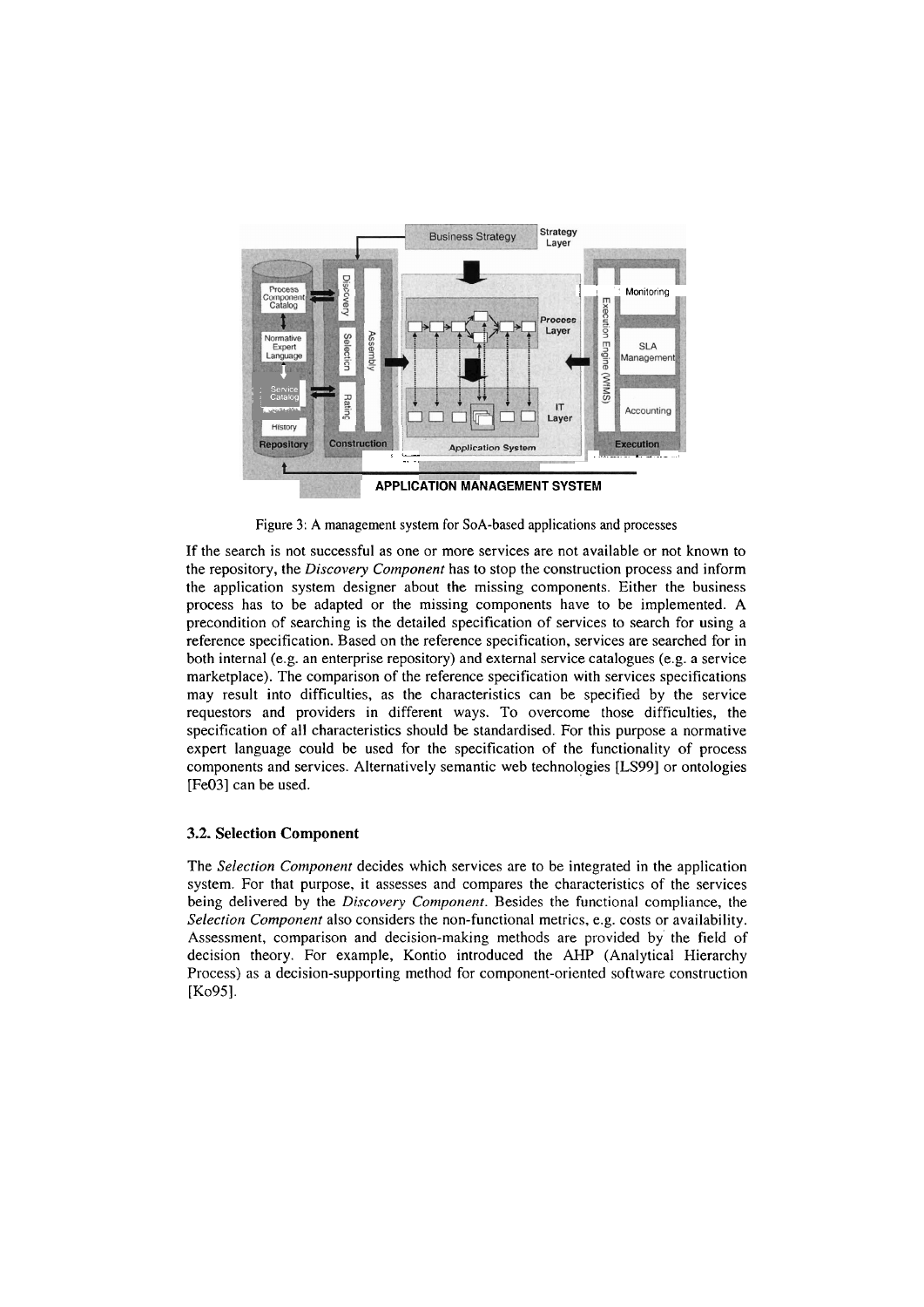### **3.3. Rating Component**

The *Rating Coniponent* calculates a ranking based on a given SLA and runtime behaviour of former executions of the according service. In a SLA, different criteria for QoS are defined, both measurable and non-measurable values. Both types of criteria have to be evaluated by the *Rating Component*, although non-measurable values like reputation and security have to be assessed by IT experts before. This assessment can be done based on an evaluation matrix [Be05]. After the assessment by the IT expert and the evaluation of measurable values, a score of the according service is calculated, which again is used to create a ranking of all potential services [Be05]. This ranking can be used as a basis for a posterior dynamic selection of services. In addition to the ranking created by the *Rating Conzponent,* an IT expert is able to define constraints concerning further QoS requirements (e.g. "response time always smaller than 10ms").

#### **3.4. Assembly Component**

After determining the services, their integration in an application system has to be prepared. As mentioned before, we recommend a clear and strict distinction between the control and execution of processes. We propose using workflow technology as a basic system for the generic control function. Therefore, it is necessary to enable and ensure the interaction between the services and a workflow engine. The *Assembly Conlporzent*  provides wrapping services to overcome any kind of heterogeneity, e.g. by converting data types of input or output message elements.

### **3.5. Execution Component**

After constructing the application System, the main task of an application management system at run-time is to control the execution of the business process and to invoke the participating services in the correct sequence, at the right time and providing them with the required input  $-i$  f necessary - via wrapping services. This task could be assigned to a WfMS as *Execution Component* that is capable to manage not only software services but also other organisational resources (employees, knowledge, etc.) [JB96].

#### **3.6. Accounting/ Billing Component**

Accounting is the process of tracing information Systems activities to a responsible source [ATIOI] usually conducted by the service provider as a foundation for charging and billing. Accounting activities aim at keeping track of which requests and responses have been sent to or received from partner services. The *Accounting/ Billing Component* enables the realisation of different billing strategies, e.g. pay-per-use or flat fees.

#### **3.7. Monitoring Component**

At execution time the QoS parameters defined by the SLA are monitored by the *Monitoring Component.* The component analyses the data collected by the *Accounting*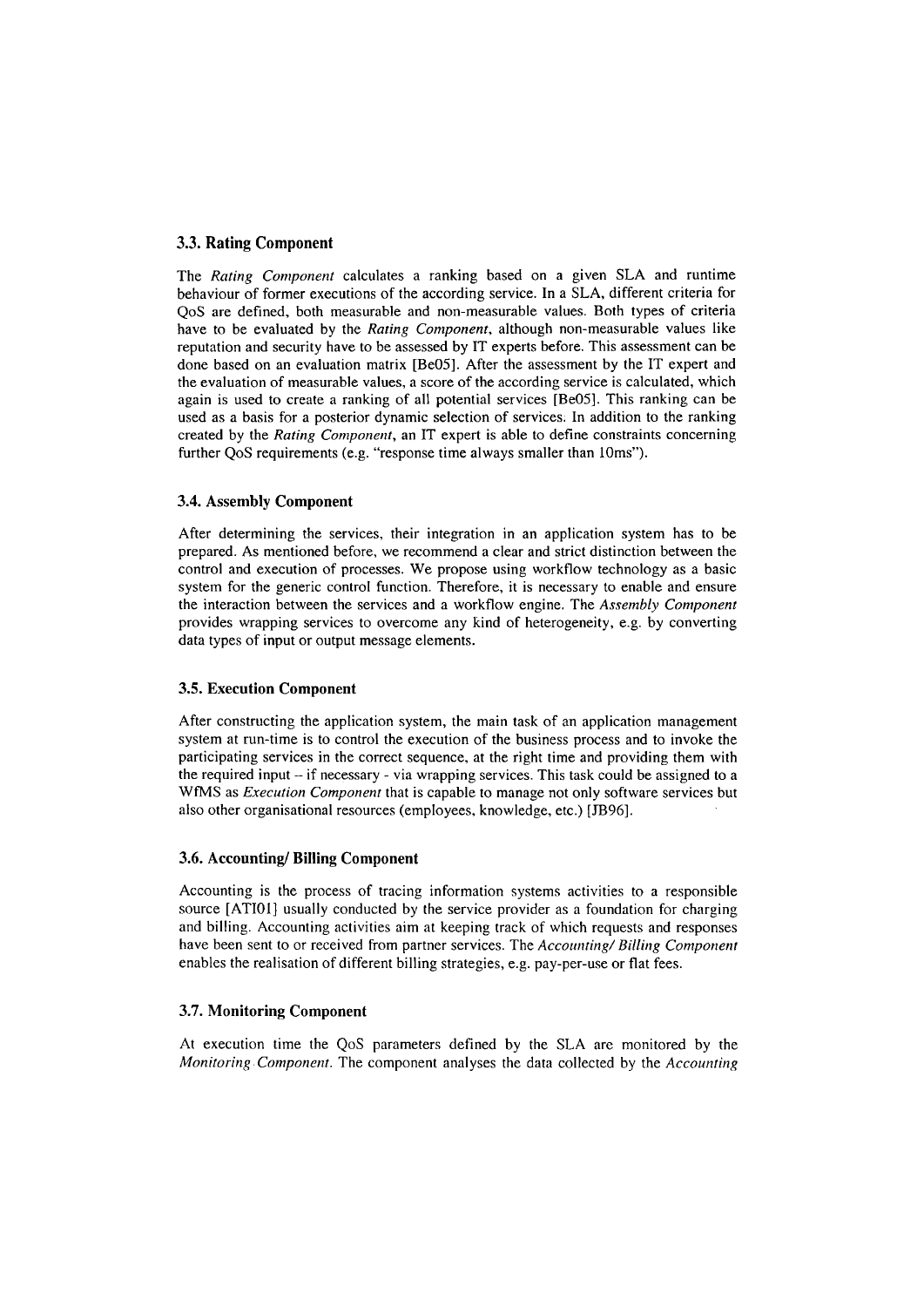*component* and compares them to the guaranteed metrics defined in the SLA. In case of deviations between SLA and measured data the provider of the particular service as well as the service requestor are notified. Furthermore, not only notifications to service provider and requestor are sent in case of non SLA cornpliant Web Services, but badperforming services can be automatically substituted by other services with the Same functionality sending a message to the *Selection Component*.

# **3.8. SLA Management Component**

SLAs (Service Level Agreements) are bilateral contracts between a customer and a service provider used to guarantee Quality of Service (QoS), especially the levels of availability, performance and serviceability of a service. Besides, a SLA can contain pricing, contractual and other inforrnation. SLAs are the result of a negotiation between a customer and a service provider. SLAs are defined in RFC 3198 [WeOl]. In our approach SLAs are handled by the SLA Management Component. This component parses a given SLA and extracts the relevant information about guarantees to provide the *Monitoring Component* with.

# **3.9. Deconstruction Component**

The *Deconstricction Component* manages the necessary controlled removal of services. The *Deconstruction Conzponent* identifies the effective dependencies between the service to be removed and other services and the consequences of rernoving the service for active workflow instances and the workflow schema [CLOO].

### **3.10. Enterprise Repository System as Integration Means**

Repositories are documentation systems. On a meta-language-level language artefacts, (e.g. data structures, software components, or process components) are described in a structured way. The data structure for the documentation of these language artefacts is called meta schema or documentation structure of a repository system. As an essential elernent of an application management system the repository includes catalogues for process and software components as well as descriptions of other organisational resources [G005]. The domain-specific integration of the components of different categories and the component-based application systems (e.g. the overcoming of sernantical heterogeneity) can be managed using a normative expert language that is also documented in the repository [Or99].

# **4 WSQoSX: A Prototypical Implementation using Web Service Technology**

In this chapter we introduce the prototypical implementation of the SoA-based application management system presented in chapter 3 using Web Service technology.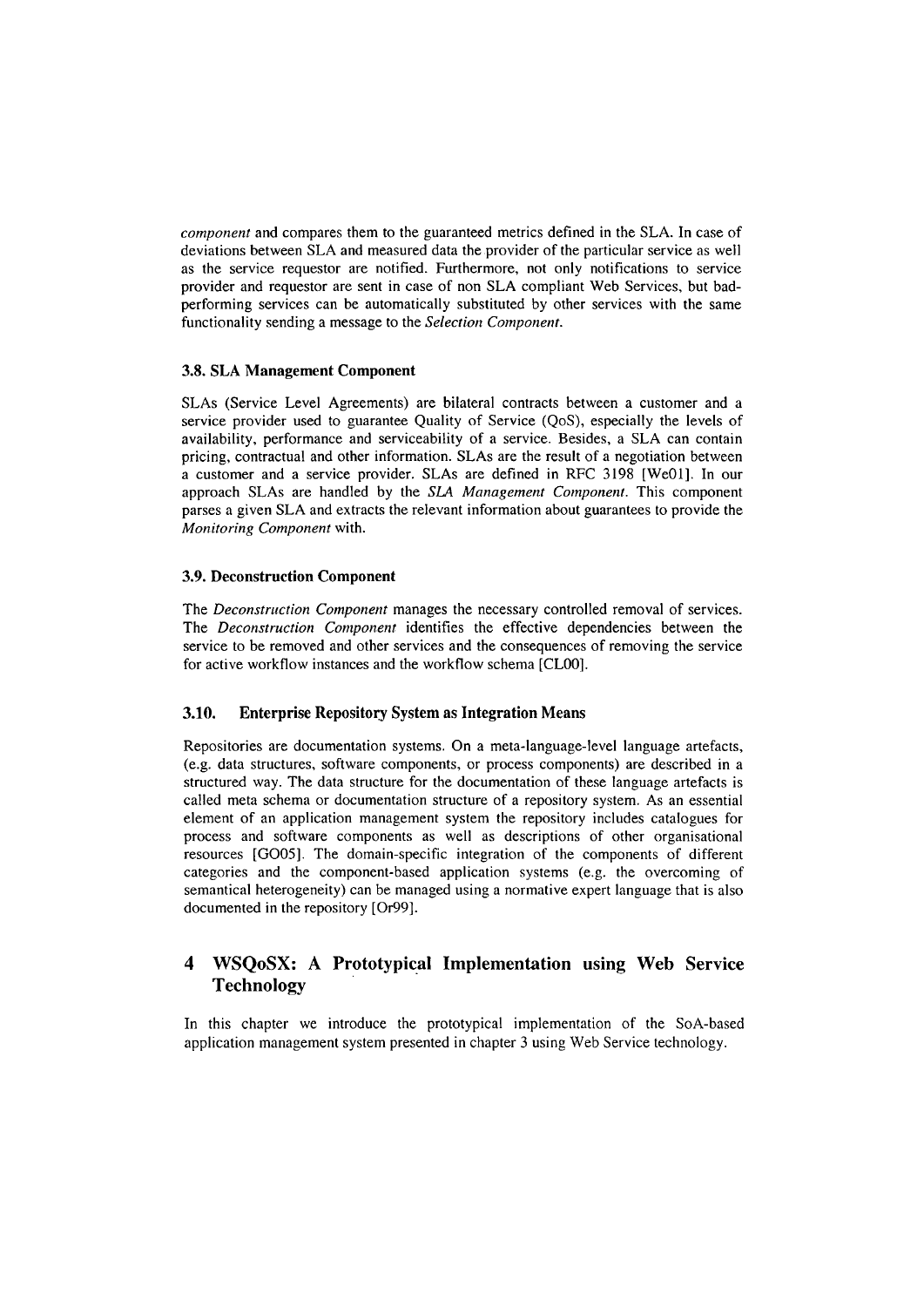### **4.1. Web Service Technology**

Web Services can be regarded as a SoA-based technology. A Web Service is defined a self-contained, modular business application that has open, Internet-oriented, standardbased interfaces [Be04]. The Web Service core standards are formed by WSDL (Web Service Definition Language), SOAP (Simple Object Access Protocol) and UDDI (Universal Description, Discovery and Integration). WSDL is used as interface definition language, SOAP as communication protocol and UDDI as a repository to publish and search for particular Web Services (e.g. [A104]).

### **4.2. QoS related to Web Services**

To establish robust business processes it is crucial that requirements on the business process layer can be mapped onto the underlying IT architecture. Changes in business processes (e.g. new business requirements) have to be reflected in the underlying IT architecture and the involved Web Services. Derived frorn those business requirements the Quality of Service (QoS) parameters can be defined. As a consequence, the IT architecture needs modules that explicitly manage Quality of Service. QoS related to Web Services refers to the non-functional properties of a Web Service, e.g. [MN02]. Enterprises are not willing to rely on Web Services hosted by external service providers if there is no guarantee about their QoS needs. The most important QoS parameters are ([GKG03], [KKL03]) are availability, throughput, response time and error rate. Additionally, there are as well non-measurable QoS attributes like security and reputation. However, the management of these QoS metrics is often neglected. Thus, we introduce our prototypical implementation based on Web Service technology that offers a comprehensive QoS-aware management Support.

### **4.3. WSQoSX -An Application Management System based on Web Services**

As a proof-of-concept, a prototype of an application management system supporting QoS in a Web Services based Service-oriented Architecture was developed at Technische Universität Darmstadt. The application management system called WSOoSX (Web Service Quality of Service architectural Extension) can be Seen as a partial implementation of the concepts presented in section **3.** The implementation uses BPEL4WS (Business Process Execution Language for Web Services) to execute processes, but is not restricted to BPEL4WS. To realize those concepts and to achieve the required QoS, different components were designed and implemented.

*Portal-based Web Service Registration:* The provider of a service has to register at the web front end (portal) of the application management system in order to announce information about his business and services. After the registration the provider is- allowed to publish his Web Services according to pre-defined categories (e.g. credit rating). Furthermore, a corresponding SLA has to be referenced as well, which defines the core QoS parameters of the offered services. At the time a potential user of the service agrees to this offer a contract between provider and user is established.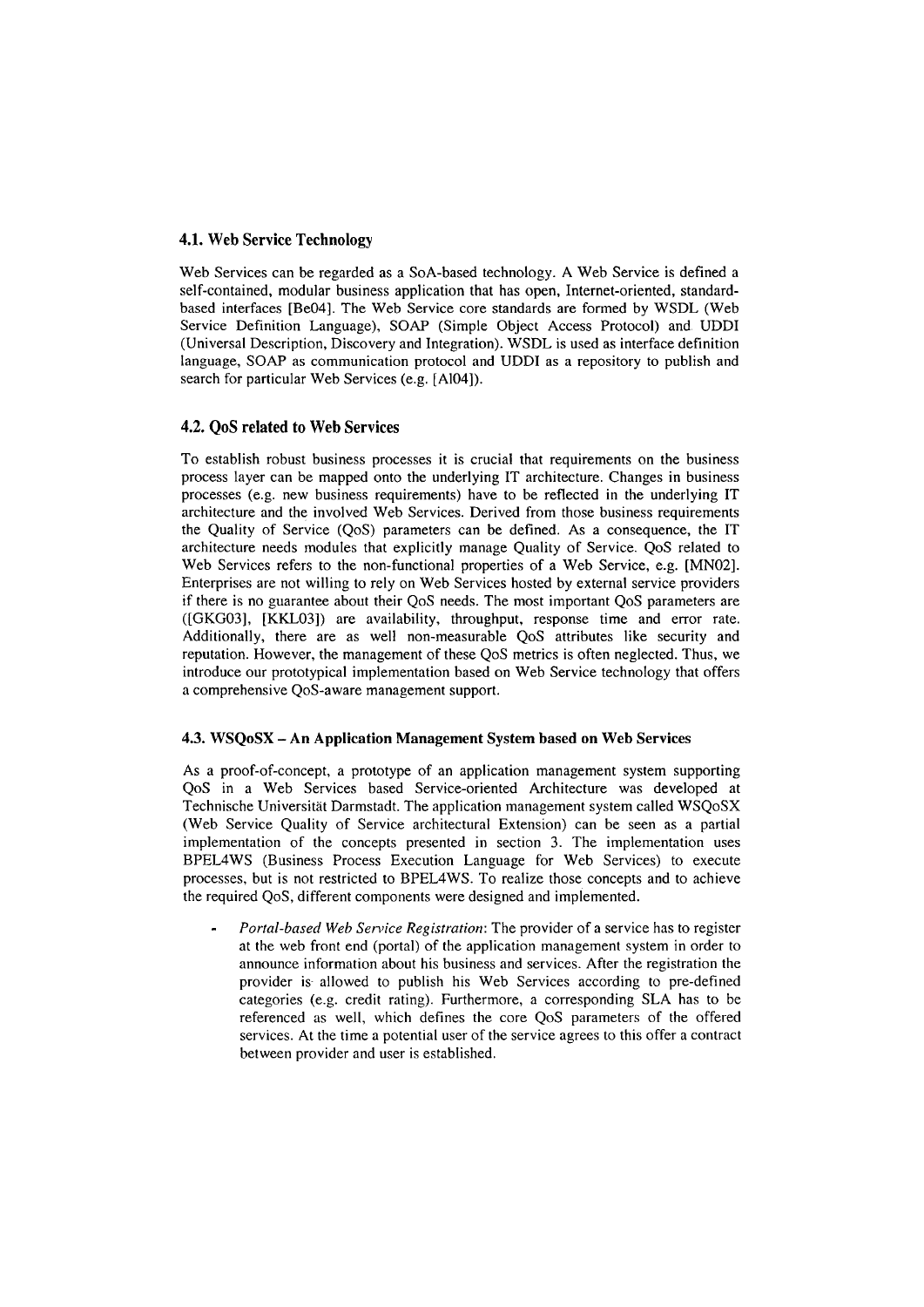- *SLA Management:* A SLA Management Component is responsible for the evaluation of submitted SLAs. The component extracts information about Web Services, e.g. provider name, name of the Web Service and guaranteed QoS metrics, prepares it for further processing and stores the information inside the repository of the application management system. SLAs are modelled based on LBM's Web Service Level Agreement (WSLA) framework ([KL02], [Lu03]).
- *Dynarnic Web Service Selection:* The dynamic selection of Web Services is conducted by the *Selection Component.* It invokes Web Services after comparison of the services QoS attributes stored in the repository by the *Rating Component*. In our prototype invocations of Web Services are created by a BPEL4WS engine executing a given process description. Furthermore, the accounting mechanism is started as well while invoking the service through the *Selection Component*. The *Accounting Component* tracks every event needed for settlement like start and end time of Web Service usage (e.g. in case of time-based accounting) as well as potentially occurring errors.
- *Dynamic replacement of bad-performing Web Services at runtime: Based on* information gathered by the *QoS Monitoring Component* at runtime, the system is able to substitute Web Services not fulfilling the SLAs requirements during the execution of a process. This is realised by sending a message to the *Selection Component* to terminate the 6ad-performing Web Service and to start another Web Service with the same functionality as far as such a service is known to the application management system.

The BPEL4WS engine does not invoke a Web Service (e.g. a credit rating Web Service) directly. Web Service invocation is managed by a *Proxy Component* instead. To facilitate this kind of indirection, the *SL4 Management Component* automatically substitutes the physical address of the Web Service for the address of the *Proxy Component* at the time of service registration at the portal. Acting as a server waiting for Web Service invocations in form of SOAP messages encapsulated in HTTP requests, the *Proxy Component* works as a dispatcher in this architecture. Whenever a Web Service invocation is received on a dedicated port of the server, it starts a client thread which itself is responsible to process the actual invocation made by the BPEL4WS engine and to route back the results of the invocation. The interaction of the participating architectural components is depicted in Figure 4.

After receiving an HTTP request containing the Web Service URL and the SOAP message sent by the BPEL engine (Step I in Figure 4), the *Proxy Coniponent* creates both **a** client thread (Step 2) and a request object based on the data received (Step 2.1). The client thread of the *Proxy Cornponent* will be closed after the execution of the Web Service. The request object is passed to the *Selection Component* by the client thread of the *Proxy Component* (Step 2.2). The *Selection Component* is responsible for the retrieval of a suitable Web Service using the results calculated by the *Rating Component.*  Based on these calculations the *Selection Component* chooses the best suitable Web Service and is now able to invoke the Web Service (Step 4). For accounting purposes, the *Accounting Component* is started (Step 4.1). Every possible output of the Web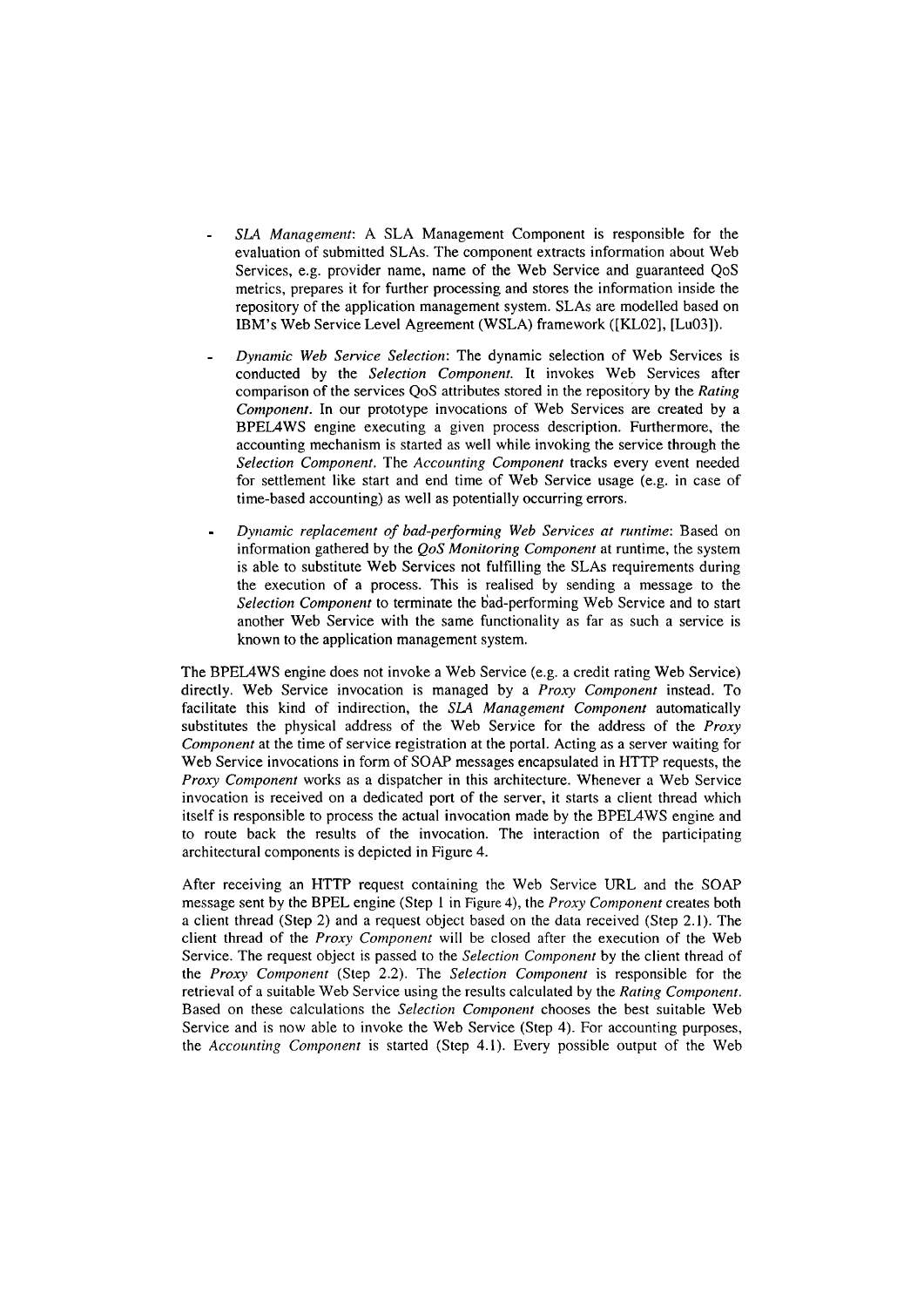Service will be sent by the *Selection cornponent* as a response to the client thread of the *Proxy Component,* which itself will forward the output to the BPEL4WS engine (Step 4.2.1). During the execution of the Web Service, the *QoS Monitoring Component* checks for violations of the given SLA (Step 5). In case of a violation, a warning is created in order to inform the provider of the particular Web Service (Step 5.1).



Monitoring **Accounting Accounting** 

Figure 4: Interaction of the different components

# **5 Summary and Outlook**

In this paper we presented an approach for managing SoA-based application systems. For this purpose, we extended the basic SoA concept with additional management functionality, e.g. monitoring mechanisms and SLA management. As a proof-of-concept we introduced WSQoSX, a prototypical implementation of our approach.

Our further research activities aim at extending the concepts and architectural approaches introduced in this paper as well as cornpleting the developrnent of WSQoSX. Furthermore, we are researching on a simulation environment for the evaluation of the underlying concepis. Especially, we focus on QoS-aware selection rnechanisms for Web Services based on optimization problems.

# **References**

- [Aa99] van der Aalst. W. M. P.: Flexible Workflow Management Systems: An Approach Based on Generic Process Models. Berlin, 1999.
- [Ac02] Ackermann, J. et al.: Standardized Specification of Business Components. Gesellschaft für Informatik. Bonn, 2002.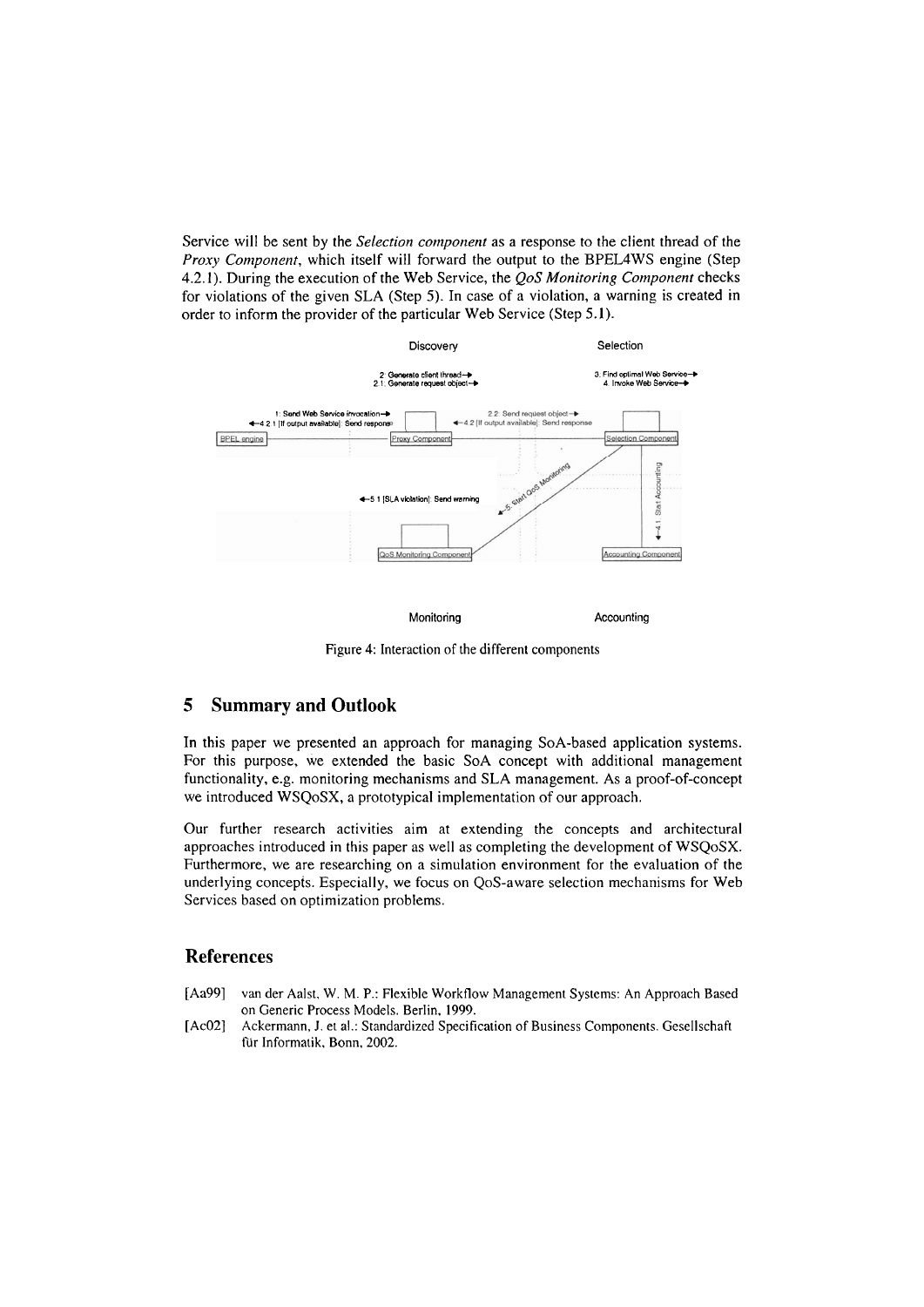- [Ac041 Acker, H. et al.: Aspekte der komponentenorientierten Entwicklung adaptiver prozessorientierter Unternehmenssoftware. Ist joint conference on architectures, components, and applications (AKA 2004), Augsburg, 2004.
- [Al04] Alonso, G. et al.: Web Services. Concepts, Architectures and Applications., Springer Verlag, Berlin, Heidelberg, 2004.
- [ATI01] ATIS Committee: Accountability. 2001; http://www.atis.org/tg2k/\_accountability.html, accessed on 19.08.2005.
- [Ba031 Barry, D. K.: Web Services and Service-Oriented Architecture: The Savvy Manager's Guide. Morgan Kaufmann Publishers, 2003.
- [BCK03] Bass. L.; Clements, P.; Kazman, R.: Software Architecture in Practice. Addision-Wesley, 2003.
- [Be04] Bellwood, T. et al.: UDDI Version 3.0.2. OASIS, 2004; **http://uddi.org/pubs/uddi-v3.htm,** accessed on 13.05.2005.
- [Be051 Berbner, R. et al.: Eine Dienstgüte unterstützende Web Service-Architektur für flexible Geschäftsprozesse. Wirtschaftsinformatik, vol. 47, no. 4,2005; pp. 268-277.
- [BHS05] Berbner, R.; Heckmann, O.; Steinmetz, R.: An Architecture for a QoS driven composition of Web Service based Workflows. Networking and Electronic Commerce Research Conference (NAEC 2005). Riva Del Garda, Italy, 2005.
- [BMS04] Berbner, R.; Mauthe, A.; Steinmetz, R.: Unterstützung dynamischer E-Finance-Geschäftsprozesse. Konferenz Elektronische Geschäfisprozesse 2004 (EGP 2004). Klagenfurt, Österreich, 2004.
- [CLOO] Cmkovic, 1.; Larsson, M.: Component Configuration Management. Blekinge, 2000.
- [DLP03] Dan, A.; Ludwig, H.; Pacifici, G.: Web service differentiation with service level agreements. IBM, 2003; http://www-106.ibm.com/developerworks/webservices/library/ws-slafram/, accessed on 14.05.2005.
- [ET04] Esfandiari, B.; Tosic, V.: Requirements for Web Service Composition Management. I l th HP-OVUA 2004 Workshop, Paris, 2004.
- [Fe031 Fensel, D.: Ontologies A Silver Bullet for Knowledge Management and Electronic Commerce. Springer-Verlag, Berlin, Heidelberg, 2003.
- [FL04] Fettke, P.; Loos, P.: Referenzmodellierungsforschung. Wirtschaftsinforrnatik, vol. 46, no. 5,2004; pp. 33 1-340.
- [Fo02] Fowler, M.: Patterns of Enterprise Application Architecture. Addision-Wesley, 2002.
- [GKG03] Gouscos, D.; Kalikakis, M.; Georgiadis, P.: An Approach to Modeling Web Service QoS and Provision Price. 4th International Conference on Web Information Systems Engineering Workshops (WISEW'03), Rom, Italien, 2003.
- [GO05] Grollius, T.; Ortner, E.: A Concept of Configuring Flexible Application Systems for Business and Administration Processes. 4th International Conference on Information Systems Technology and its Applications, Palmerston North, 2005.
- [HC03] Hammer, M.; Champy, J.: Rengineering the Corporation: A Manifesto for Business Revolution. HarperBusiness, New York, 2003.
- [JB96] Jablonski, S.; Bussler, C.: Workflow Management. International Thomson Computer Press, London, 1996.
- [JMS02] Jin, L.-j.; Machiraju, V.; Sahai, A.: Analysis on Service Level Agreement of Web Services. HP Laboratories, Palo Alto, USA, HPL-2002-180, 2002.
- [KBSOS] Krafzig, D.; Banke, K.; Slarna, D.: Enterprise SOA. Service-Oriented Architecture. Best Practices. Prentice Hall, Upper Saddle River, USA, 2005.
- [KKL03] Kalepu, S.; Krishnaswamy, S.; Loke, S. W.: Verity: A QoS Metric for Selecting Web Services and Providers. 4th International Conference on Web Information Systems Engineering Workshops (WISEW'03). Rom, Italien. 2003.
- [KLO21 Keller, A.; Ludwig, H.: The WSLA Framework: Specifying and Monitoring Service Level Agreements for Web Services. IBM Research Report, 2002.